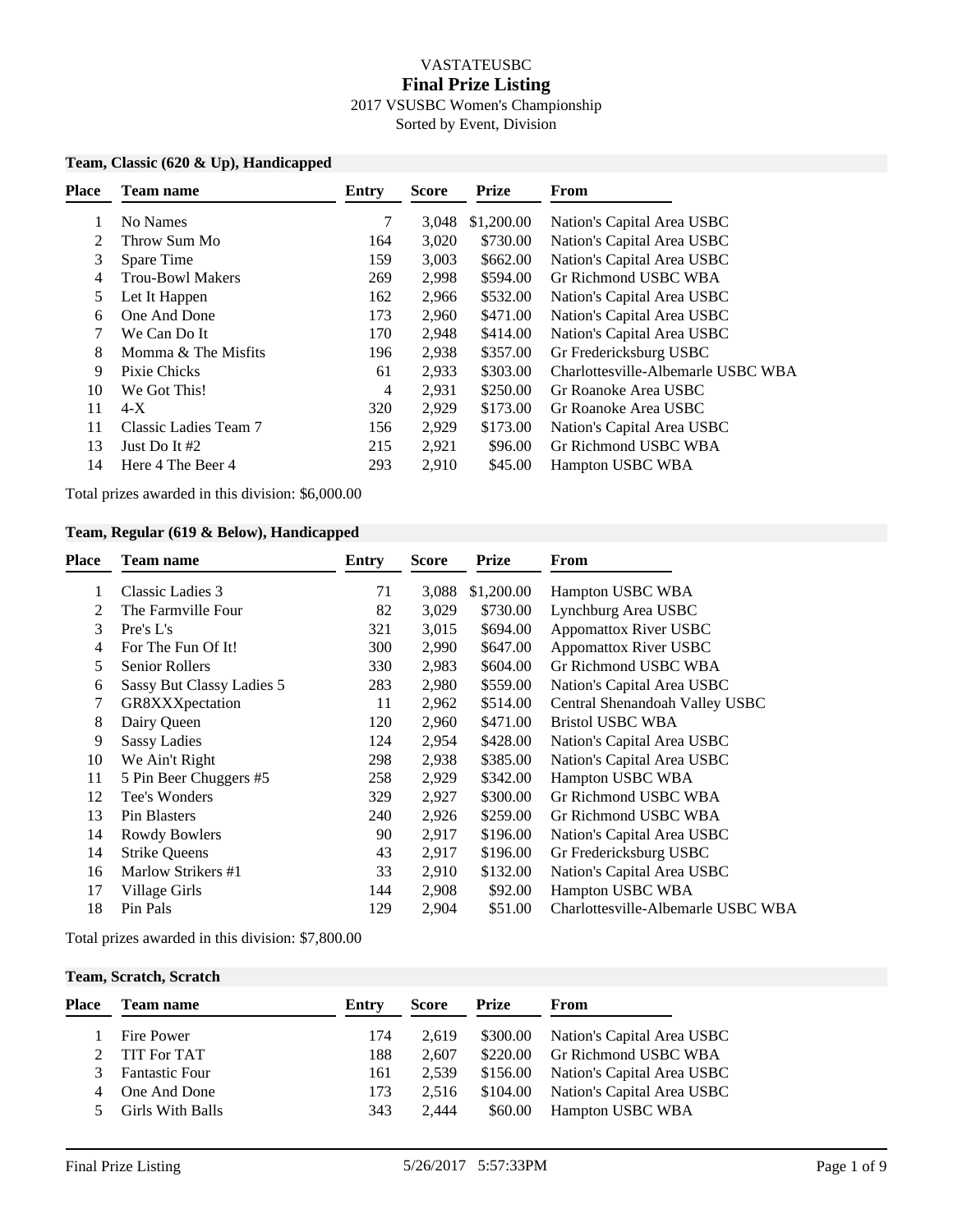# Total prizes awarded in this event: \$14,640.00

# **Doubles, Classic (310 & Up), Handicapped**

| Place        | <b>Team name</b>                                 | <b>Entry</b> | <b>Score</b> | <b>Prize</b> | From                           |
|--------------|--------------------------------------------------|--------------|--------------|--------------|--------------------------------|
| $\mathbf{1}$ | Edwards, Joyce M / Holton,<br>Pamela G           | 127          | 1,563        | \$800.00     | Nation's Capital Area USBC     |
| 2            | Bruce, Tyauna A / Johnson,<br>Willonda I         | 102          | 1,557        | \$500.00     | Nation's Capital Area USBC     |
| 3            | Coates, Dominique / Randolph,<br>Denise L        | 173          | 1,546        | \$430.00     | Nation's Capital Area USBC     |
| 4            | Martin, Christy L / Taylor, Kathy<br>S           | 320          | 1,534        | \$380.00     | Gr Roanoke Area USBC           |
| 5            | Newkirk, Willie A / Stokes,<br>Wanda D           | 182          | 1,532        | \$343.00     | Nation's Capital Area USBC     |
| 6            | Cheeley, Janet B / Redford,<br>Sharron R         | 270          | 1,525        | \$314.00     | Gr Richmond USBC WBA           |
| 7            | Savage, Donna L / Barnhill, Holly<br>L           | 16           | 1,523        | \$291.00     | Central Shenandoah Valley USBC |
| 8            | Collins, Debra M / Baxter, Dinita<br>L           | 170          | 1,519        | \$272.00     | Nation's Capital Area USBC     |
| 9            | Wise, Amanda N / Jefferson,<br>Alfreda Y         | 173          | 1,514        | \$256.00     | Nation's Capital Area USBC     |
| 10           | Gilbert, Mary T / Fronda, FE B                   | 288          | 1,511        | \$240.00     | Nation's Capital Area USBC     |
| 11           | Yeldell, Ovella Y / Owens,<br>Shanell L          | 163          | 1,510        | \$227.00     | Nation's Capital Area USBC     |
| 12           | McCoy-DeCastro, Sharon G /<br>Whitehead, Karen J | 160          | 1,506        | \$214.00     | Nation's Capital Area USBC     |
| 13           | Wright, Stephanie C / Senior,<br>Cynthia M       | 305          | 1,505        | \$202.00     | Gr Richmond USBC WBA           |
| 14           | Nelson, April M / Hunter, Decola<br>D            | 246          | 1,500        | \$189.00     | Nation's Capital Area USBC     |
| 15           | Jordan, Tammy L / Newlon,<br>Rhonda M            | 338          | 1,499        | \$178.00     | Nation's Capital Area USBC     |
| 16           | Morse-Slaughter, Keah R /<br>Gentry, Crystal M   | 214          | 1,498        | \$167.00     | Gr Richmond USBC WBA           |
| 17           | Ferguson, Kimberly M / Sharp,<br>Andrea          | 236          | 1,497        | \$156.00     | Gr Fredericksburg USBC         |
| 18           | Coleman, Alice M / Coleman,<br>Carolyn A         | 287          | 1,495        | \$144.00     | <b>Appomattox River USBC</b>   |
| 19           | Parker, Robin E / Smith, Mary L                  | 102          | 1,492        | \$132.00     | Nation's Capital Area USBC     |
| 20           | Blount, Eunice R / Bowling,<br>Angela F          | 159          | 1,490        | \$115.50     | Nation's Capital Area USBC     |
| 20           | Holt, Jillian L / Holt, Brenda L                 | 89           | 1,490        | \$115.50     | Nation's Capital Area USBC     |
| 22           | Gragg, Karla K / Huff, Mikki D                   | 265          | 1,484        | \$99.00      | New River Valley USBC          |
| 23           | Stone, Wandra E / Jordan,<br>Catherine J         | 125          | 1,481        | \$87.00      | Nation's Capital Area USBC     |
| 24           | King, Michelle A / Allen, Linda<br>М             | 318          | 1,479        | \$76.00      | Nation's Capital Area USBC     |
| 25           | Clarke, Eloise E / Underwood,<br>Kellye M        | 172          | 1,478        | \$65.00      | Nation's Capital Area USBC     |
| 26           | Throckmorton, Casey R /<br>McMahon, Rose B       | 217          | 1,476        | \$48.00      | South Boston USBC              |
| 26           | Couture, Ashley R / Brown, Dawn<br>E             | 323          | 1,476        | \$48.00      | Gr Fredericksburg USBC         |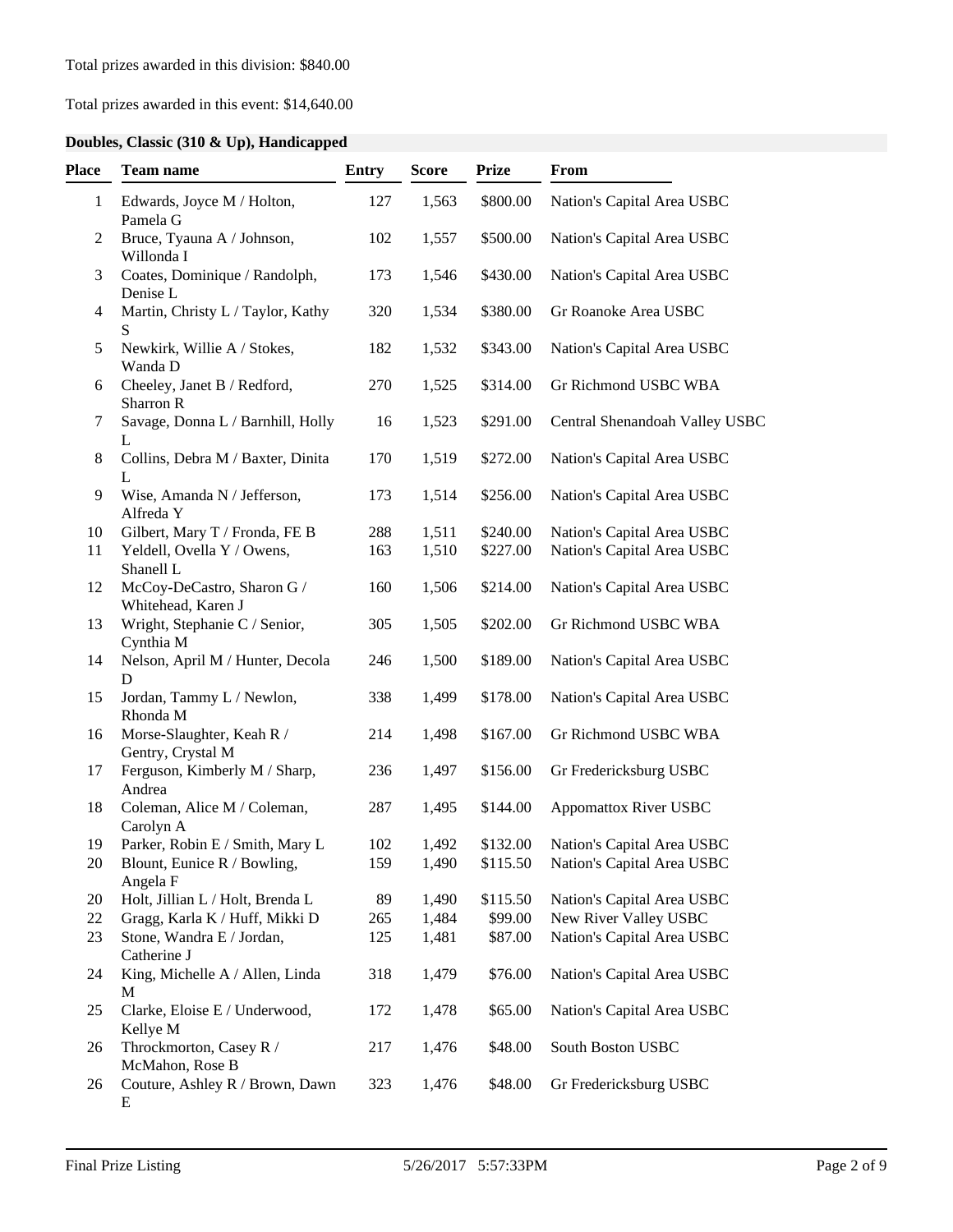| 28 Grady, Tracie L / Hackler, Judy        | 342 | 1.475     | \$25.50 Gr Richmond USBC WBA |
|-------------------------------------------|-----|-----------|------------------------------|
| 28 Winfield, Norma M / Fuller,<br>Crvstal |     | 312 1.475 | \$25.50 Gr Richmond USBC WBA |

Total prizes awarded in this division: \$6,140.00

# **Doubles, Regular (309 & Down), Handicapped**

| <b>Place</b> | <b>Team name</b>                                  | <b>Entry</b> | <b>Score</b> | <b>Prize</b> | From                               |
|--------------|---------------------------------------------------|--------------|--------------|--------------|------------------------------------|
| 1            | Ashworth, Linda G / Sootoo,<br>Priscilla V        | 321          | 1,614        | \$800.00     | <b>Appomattox River USBC</b>       |
| 2            | Hicks, Lillian L / Brooks, Jessica<br>$\mathbf N$ | 306          | 1,592        | \$500.00     | Gr Richmond USBC WBA               |
| 3            | Christianson, Cheryl L / Woodie,<br>Mahalia       | 114          | 1,563        | \$439.00     | Charlottesville-Albemarle USBC WBA |
| 4            | Ellis, Michelle L /<br>Buck-Thompson, Cynthia M   | 298          | 1,529        | \$394.00     | Nation's Capital Area USBC         |
| 5            | Moore, Brenda C / Smoker, Judith<br>I             | 201          | 1,525        | \$360.00     | Hampton USBC WBA                   |
| 6            | Butler, Toni B / Washington,<br>Theresa B         | 9            | 1,522        | \$334.00     | Central Shenandoah Valley USBC     |
| 7            | Armstrong, Robin / Armstrong,<br>Rashaun I        | 167          | 1,512        | \$313.00     | Nation's Capital Area USBC         |
| 8            | Hansborough, Alvertenia A /<br>Walls, Deborah C   | 97           | 1,511        | \$296.00     | Nation's Capital Area USBC         |
| 9            | Hicks, Renee C / Simms, Janice<br>M               | 183          | 1,510        | \$281.00     | Nation's Capital Area USBC         |
| 10           | Terrell, Kim E / Brown, Deborah<br>W              | 298          | 1,507        | \$268.00     | Nation's Capital Area USBC         |
| 11           | Gray, Tina M / Weaver, Christina<br>$\mathbb{R}$  | 14           | 1,505        | \$258.00     | Central Shenandoah Valley USBC     |
| 12           | Adams, Amie E / Bain, Deseree R                   | 71           | 1,504        | \$247.00     | Hampton USBC WBA                   |
| 13           | Wright, Melissa S / Dunkleman,<br>Shelly S        | 265          | 1,502        | \$237.00     | New River Valley USBC              |
| 14           | Panza, Christina M / Hatchett,<br>Denise          | 257          | 1,499        | \$227.00     | Hampton USBC WBA                   |
| 15           | Morgan, Tonya L / Smith, Donna<br>M               | 38           | 1,498        | \$217.00     | Nation's Capital Area USBC         |
| 16           | Turner, Doreen D / Huggins,<br>Suzanne P          | 319          | 1,496        | \$208.00     | Nation's Capital Area USBC         |
| 17           | Lawrence, Veronica / Garner,<br>Michelle J        | 222          | 1,495        | \$199.00     | Nation's Capital Area USBC         |
| 18           | Prause, Lori J / Harter, Maxine M                 | 248          | 1,492        | \$189.00     | Tidewater Virginia USBC            |
| 19           | Boykins, Ethel D / Joyner,<br>Cynthia M           | 76           | 1,490        | \$175.50     | Tidewater Virginia USBC            |
| 19           | Jones, Brenda J / Baumes, Sherri<br>M             | 229          | 1,490        | \$175.50     | Nation's Capital Area USBC         |
| 21           | Sandlin, Jennifer M / Davis,<br>Hannah L          | 82           | 1,488        | \$162.00     | Lynchburg Area USBC                |
| 22           | Naguski, Mary F / Umberger, Jo<br>Ann B           | 329          | 1,486        | \$149.50     | Gr Richmond USBC WBA               |
| 22           | Owen, Ann / Wells, Theda V                        | 193          | 1,486        | \$149.50     | <b>Appomattox River USBC</b>       |
| 24           | Bigbie, Diane L / Lomele, Patti L                 | 292          | 1,482        | \$131.50     | Hampton USBC WBA                   |
| 24           | Campbell, Amy W / Bowen,<br>Bonnie W              | 216          | 1,482        | \$131.50     | South Boston USBC                  |
| 26           | Cunningham, Sandra L / Sykes,<br>Lynn M           | 291          | 1,478        | \$113.50     | Hampton USBC WBA                   |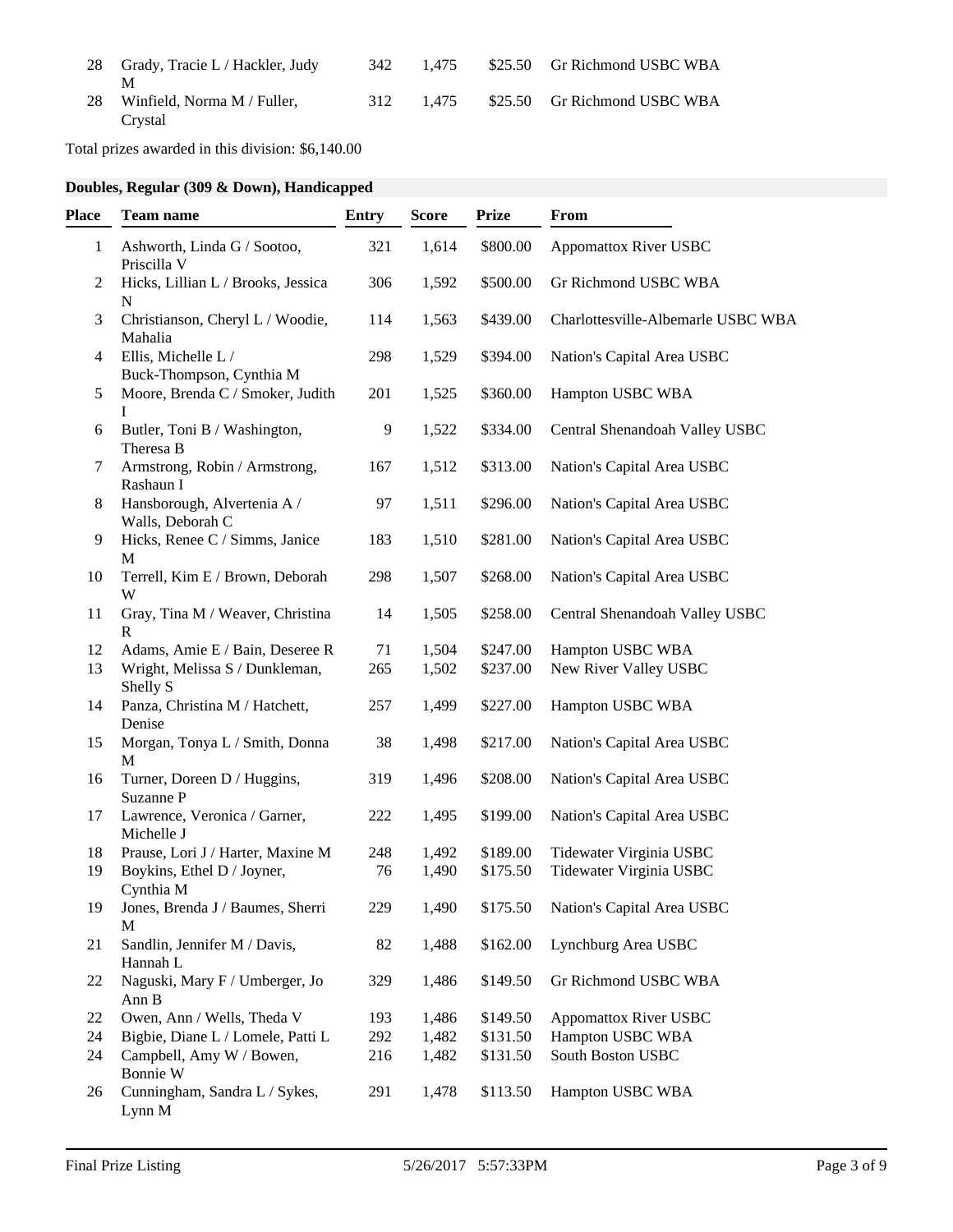| 26 | Blackman, Doris B / Paige,       | 56  | 1,478 | \$113.50 | Nation's Capital Area USBC     |
|----|----------------------------------|-----|-------|----------|--------------------------------|
|    | Geraldine M                      |     |       |          |                                |
| 28 | Gathers, Ruth E / Gray, Lita F   | 124 | 1,477 | \$100.00 | Nation's Capital Area USBC     |
| 29 | Mercer, Dionne L / Jackson,      | 42  | 1,474 | \$86.50  | Nation's Capital Area USBC     |
|    | Tonya M                          |     |       |          |                                |
| 29 | Huszar, Kimberly S / Devaux,     | 43  | 1,474 | \$86.50  | Gr Fredericksburg USBC         |
|    | Margaret E                       |     |       |          |                                |
| 31 | McAbee, Traci J / Testa, Linda L | 293 | 1,473 | \$69.00  | Hampton USBC WBA               |
| 31 | Himelright, Darlene L / Daniel,  | 179 | 1,473 | \$69.00  | Gr Richmond USBC WBA           |
|    | Doreen G                         |     |       |          |                                |
| 33 | Holland, Patricia A / Walters,   | 204 | 1,472 | \$56.00  | Nation's Capital Area USBC     |
|    | Jacqueline P                     |     |       |          |                                |
| 34 | Alford, Yvonne M / Green,        | 281 | 1,468 | \$47.00  | Nation's Capital Area USBC     |
|    | Geneva P                         |     |       |          |                                |
| 35 | Young, Karen P / Thomas, Dale K  | 186 | 1,466 | \$29.00  | Gr Roanoke Area USBC           |
| 35 | Wilson, LaVerne R / Picariello,  | 266 | 1,466 | \$29.00  | Tidewater Virginia USBC        |
|    | Shelleyann                       |     |       |          |                                |
| 35 | Walbrun, Wendy A / Hubbard,      | 11  | 1,466 | \$29.00  | Central Shenandoah Valley USBC |
|    | Cheryl A                         |     |       |          |                                |
|    |                                  |     |       |          |                                |

Total prizes awarded in this division: \$7,670.00

## **Doubles, Scratch, Scratch**

| Place | <b>Team name</b>                                 | Entry | <b>Score</b> | <b>Prize</b> | From                       |
|-------|--------------------------------------------------|-------|--------------|--------------|----------------------------|
| 1     | Wise, Amanda N / Jefferson,<br>Alfreda Y         | 173   | 1,376        | \$325.00     | Nation's Capital Area USBC |
| 2     | Jefferson, Quintina R /<br>Shaw-Wesby, Crystal J | 161   | 1,315        | \$200.00     | Nation's Capital Area USBC |
| 3     | Ferguson, Kimberly M / Sharp,<br>Andrea          | 236   | 1,311        | \$118.00     | Gr Fredericksburg USBC     |
| 4     | Morse-Slaughter, Keah R /<br>Gentry, Crystal M   | 214   | 1,309        | \$94.00      | Gr Richmond USBC WBA       |
| 5     | Milam, Kristina / Schaden,<br>Samantha A         | 161   | 1,297        | \$82.00      | Nation's Capital Area USBC |
| 6     | Stewart, LaWanda R / Dean,<br>Brittany M         | 175   | 1,294        | \$71.00      | Nation's Capital Area USBC |
| 7     | Pugh, Mary A / Morton, Ollie K                   | 302   | 1,274        | \$60.00      | Gr Richmond USBC WBA       |
| 8     | New, Jessica / Spivey, Tammy L                   | 188   | 1,259        | \$50.00      | Gr Richmond USBC WBA       |
| 9     | Coates, Dominique / Randolph,<br>Denise L        | 173   | 1,240        | \$40.00      | Nation's Capital Area USBC |
| 10    | Wilson, Rachel N / Edwards,<br>Denise Y          | 175   | 1,233        | \$30.00      | Nation's Capital Area USBC |
| 11    | Wright, Stephanie C / Senior,<br>Cynthia M       | 305   | 1,226        | \$20.00      | Gr Richmond USBC WBA       |

Total prizes awarded in this division: \$1,090.00

Total prizes awarded in this event: \$14,900.00

# **Singles, Classic (155 & Up), Handicapped**

| Place | <b>Team name</b>  | Entry | Score | Prize    | <b>From</b>                |
|-------|-------------------|-------|-------|----------|----------------------------|
|       | Brown, Dawn E     | 323   | 829   | \$750.00 | Gr Fredericksburg USBC     |
|       | Sharp, Mabel G    | 242   | 825   | \$500.00 | Nation's Capital Area USBC |
| 3     | Fronda, FE B      | 288   | 815   | \$233.00 | Nation's Capital Area USBC |
| 4     | Bowling, Angela F | 159   | 805   | \$175.00 | Nation's Capital Area USBC |
|       | Hal, Adrienne B   | 302   | 797   | \$161.00 | Gr Richmond USBC WBA       |
|       |                   |       |       |          |                            |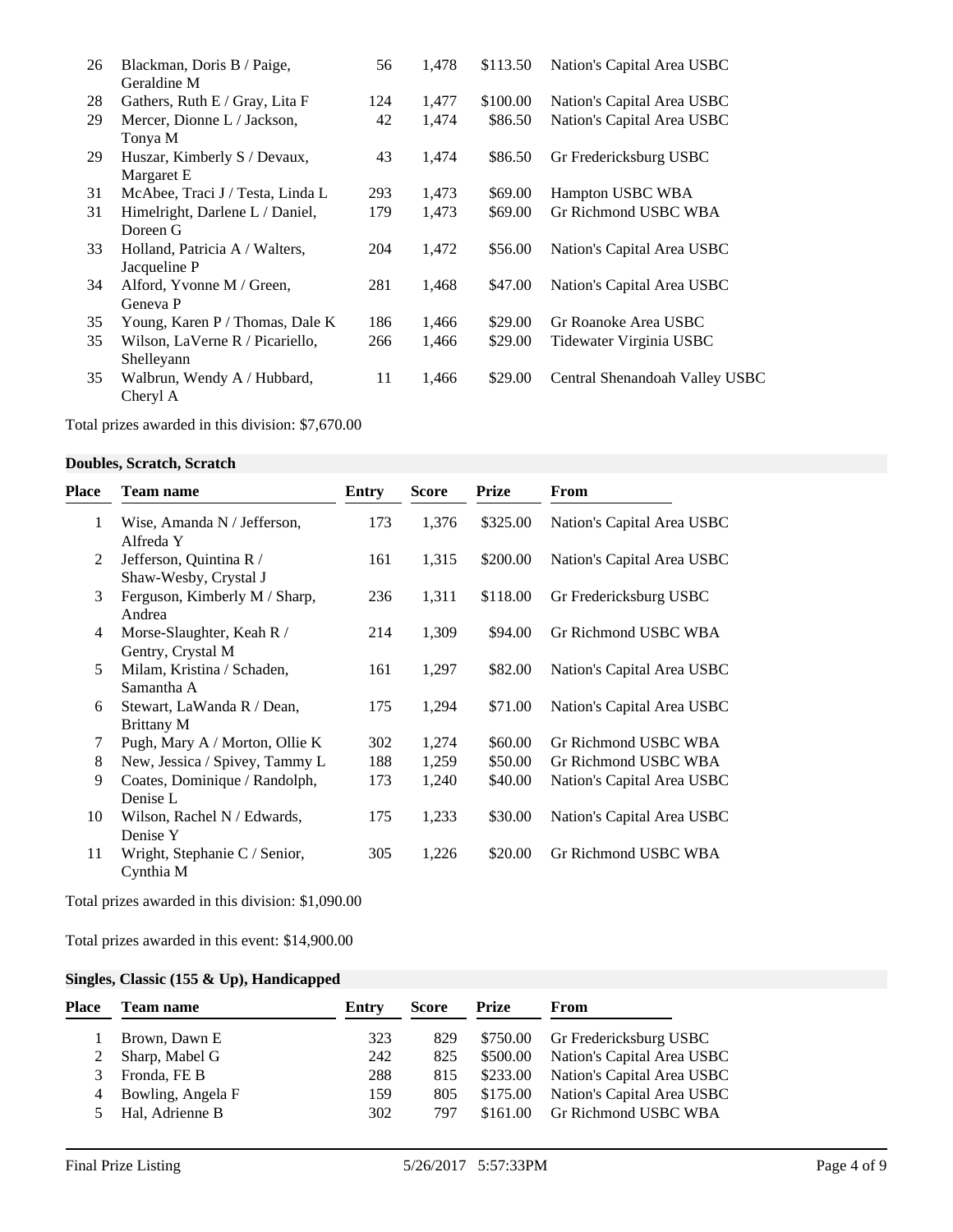| 6      | Edwards, Joyce M         | 127 | 795 | \$157.00 | Nation's Capital Area USBC     |
|--------|--------------------------|-----|-----|----------|--------------------------------|
| $\tau$ | Clayburn, June B         | 160 | 788 | \$153.00 | Nation's Capital Area USBC     |
| 8      | Hudson, Alethia R        | 305 | 787 | \$149.00 | Gr Richmond USBC WBA           |
| $8\,$  | Williams, Andrea C       | 41  | 787 | \$149.00 | Nation's Capital Area USBC     |
| 10     | Cox, Jeanette M          | 73  | 783 | \$145.00 | Gr Richmond USBC WBA           |
| 11     | Griffin, Haysha D        | 311 | 780 | \$143.00 | Gr Richmond USBC WBA           |
| 12     | Brown, Vickie A          | 214 | 779 | \$140.00 | Gr Richmond USBC WBA           |
| 13     | Moore, Kristin N         | 270 | 776 | \$137.00 | Gr Richmond USBC WBA           |
| 14     | Warren, Patricia A       | 55  | 773 | \$132.34 | Nation's Capital Area USBC     |
| 14     | Yannitello, Pamela K     | 96  | 773 | \$132.33 | Hampton USBC WBA               |
| 14     | Allen, Mary H            | 322 | 773 | \$132.33 | Gr Richmond USBC WBA           |
| 17     | Mason, Kimberly D        | 158 | 772 | \$125.50 | Nation's Capital Area USBC     |
| 17     | Buck-Thompson, Cynthia M | 298 | 772 | \$125.50 | Nation's Capital Area USBC     |
| 19     | Jones, Catherine A       | 134 | 770 | \$119.33 | Hampton USBC WBA               |
| 19     | Paxton, Victoria L       | 331 | 770 | \$119.34 | Alleghany-Bath USBC            |
| 19     |                          | 171 | 770 | \$119.33 |                                |
|        | Davis, Terry M           |     |     |          | Nation's Capital Area USBC     |
| 22     | Mann, Phyllis M          | 74  | 769 | \$114.00 | Gr Richmond USBC WBA           |
| 23     | Smith, Brittney J        | 141 | 766 | \$111.00 | Central Shenandoah Valley USBC |
| 24     | Carrico, Sue             | 209 | 765 | \$106.33 | Nation's Capital Area USBC     |
| 24     | Boettcher, Wendy M       | 250 | 765 | \$106.34 | Lynchburg Area USBC            |
| 24     | Turner, Sandy S          | 314 | 765 | \$106.33 | Tidewater Virginia USBC        |
| 27     | Biby, Delores F          | 65  | 764 | \$99.50  | Central Shenandoah Valley USBC |
| 27     | Coleman, Tieshia M       | 40  | 764 | \$99.50  | Nation's Capital Area USBC     |
| 29     | Marlowe, Lisa M          | 323 | 763 | \$96.00  | Gr Fredericksburg USBC         |
| 30     | Bruce, Tyauna A          | 102 | 762 | \$92.00  | Nation's Capital Area USBC     |
| 30     | Senior, Cynthia M        | 305 | 762 | \$92.00  | Gr Richmond USBC WBA           |
| 32     | Cobbs, Robin O           | 262 | 761 | \$85.34  | Henry County USBC WBA          |
| 32     | Simpson, Rachael L       | 306 | 761 | \$85.33  | Gr Richmond USBC WBA           |
| 32     | Ryan, Amy U              | 340 | 761 | \$85.33  | Gr Richmond USBC WBA           |
| 35     | Hill, Tisha M            | 324 | 760 | \$77.67  | Hampton USBC WBA               |
| 35     | Jones, Ellen             | 134 | 760 | \$77.67  | Hampton USBC WBA               |
| 35     | Rose, Mary L             | 196 | 760 | \$77.66  | Gr Fredericksburg USBC         |
| 38     | Newlon, Rhonda M         | 338 | 758 | \$67.20  | Nation's Capital Area USBC     |
| 38     | Cunningham, Valerie L    | 302 | 758 | \$67.20  | Gr Richmond USBC WBA           |
| 38     | Hilliard-Josey, Soney M  | 171 | 758 | \$67.20  | Nation's Capital Area USBC     |
| 38     | Wilson, Jacqueline B     | 208 | 758 | \$67.20  | Nation's Capital Area USBC     |
| 38     | Wynn-Cooke, Janet A      | 233 | 758 | \$67.20  | Gr Richmond USBC WBA           |
| 43     | McConnell, Nichele M     | 174 | 756 | \$56.66  | Nation's Capital Area USBC     |
| 43     | Mundy, Karen P           | 332 | 756 | \$56.67  | Alleghany-Bath USBC            |
| 43     | Hughes, Valerie A        | 226 | 756 | \$56.67  | Nation's Capital Area USBC     |
| 46     | Anthony, Pamela L        | 168 | 755 | \$52.00  | Nation's Capital Area USBC     |
| 47     | Hayes, Pamela K          | 168 | 754 | \$47.50  | Nation's Capital Area USBC     |
| 47     | Edmonds, Tracie M        | 310 | 754 | \$47.50  | Gr Richmond USBC WBA           |
| 49     | Moore, Michelle A        | 340 | 753 | \$42.50  | Gr Richmond USBC WBA           |
|        |                          |     |     |          |                                |
| 49     | Mitchell, Shirley E      | 318 | 753 | \$42.50  | Nation's Capital Area USBC     |
| 51     | Whitehead, Karen J       | 160 | 752 | \$37.50  | Nation's Capital Area USBC     |
| 51     | Bach, Patricia C         | 117 | 752 | \$37.50  | Gr Fredericksburg USBC         |
| 53     | Carter, Brenda A         | 202 | 751 | \$33.00  | Gr Richmond USBC WBA           |
| 54     | Quarles, Delores L       | 41  | 750 | \$29.50  | Nation's Capital Area USBC     |
| 54     | Brown, Tammy D           | 297 | 750 | \$29.50  | <b>Appomattox River USBC</b>   |
| 56     | Jefferson, Alfreda Y     | 173 | 749 | \$24.50  | Nation's Capital Area USBC     |
| 56     | Webb, Denise B           | 215 | 749 | \$24.50  | Gr Richmond USBC WBA           |
| 58     | Wise, Amanda N           | 173 | 748 | \$19.00  | Nation's Capital Area USBC     |
| 58     | Jones, Barbara L         | 221 | 748 | \$19.00  | Nation's Capital Area USBC     |
| 60     | Rauschenbach, Lina M     | 70  | 746 | \$9.50   | Hampton USBC WBA               |
| 60     | Hilliard, Eunice P       | 171 | 746 | \$9.50   | Nation's Capital Area USBC     |
| 60     | Neal, Tamara V           | 246 | 746 | \$9.50   | Nation's Capital Area USBC     |
| 60     | Wright, Stephanie C      | 305 | 746 | \$9.50   | Gr Richmond USBC WBA           |
|        |                          |     |     |          |                                |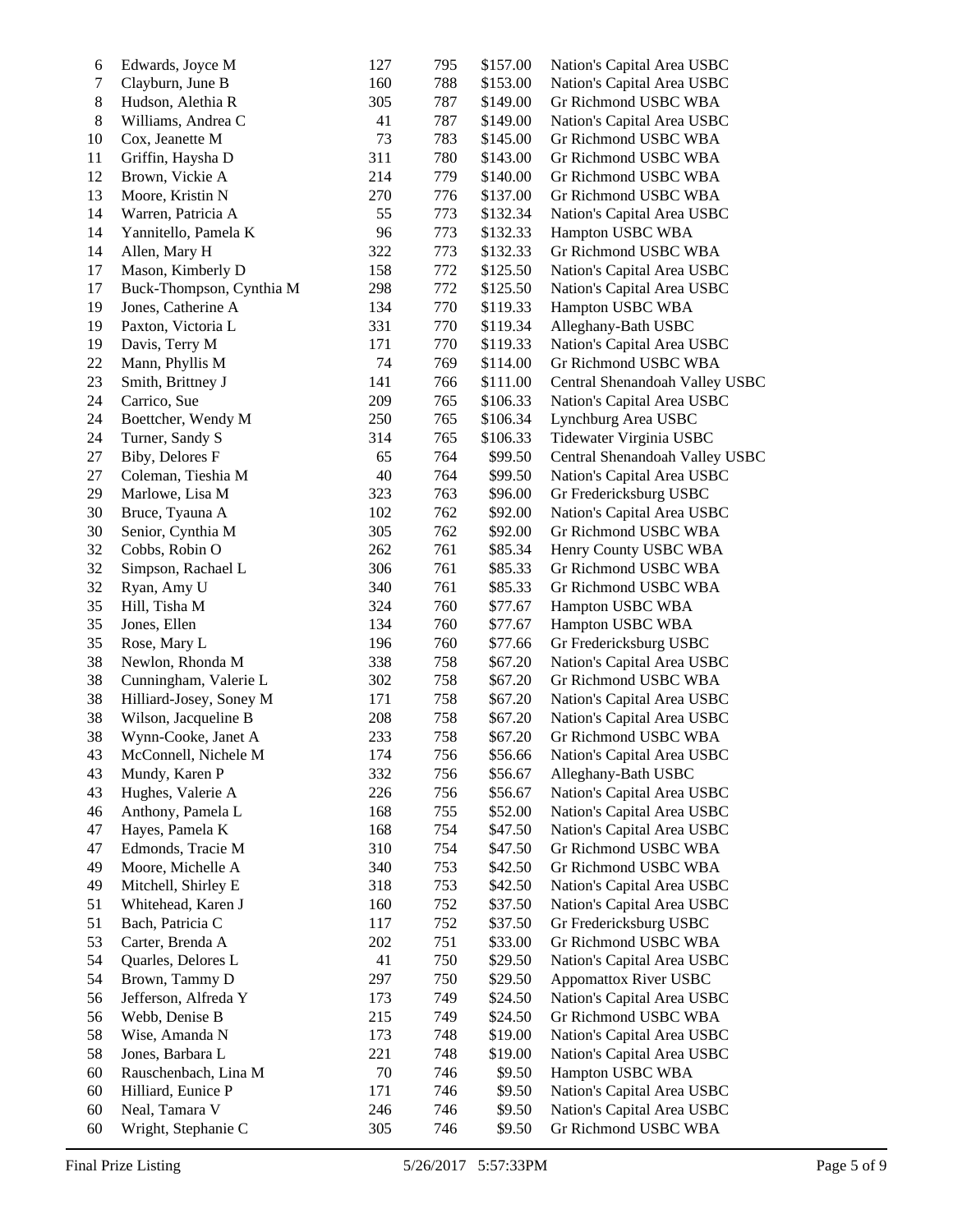# **Singles, Regular (154 & Below), Handicapped**

| <b>Place</b> | Team name                | <b>Entry</b> | <b>Score</b> | <b>Prize</b> | From                                        |
|--------------|--------------------------|--------------|--------------|--------------|---------------------------------------------|
| $\mathbf{1}$ | Armstrong, Rashaun I     | 167          | 831          | \$750.00     | Nation's Capital Area USBC                  |
| 2            | Bowen, Bonnie W          | 216          | 827          | \$500.00     | South Boston USBC                           |
| 3            | Kelly, She'Rry J         | 296          | 821          | \$241.00     | Gr Fredericksburg USBC                      |
| 4            | Quiller, Jean P          | 115          | 819          | \$175.00     | Gr Richmond USBC WBA                        |
| 4            | Goverman, Carol A        | 17           | 819          | \$175.00     | Central Shenandoah Valley USBC              |
| 6            | Armstrong, Robin         | 167          | 815          | \$162.00     | Nation's Capital Area USBC                  |
| 7            | Chambers, Yonnette       | 240          | 814          | \$159.00     | Gr Richmond USBC WBA                        |
| 8            | Walters, Jacqueline P    | 204          | 811          | \$156.00     | Nation's Capital Area USBC                  |
| 9            | McManus, Maureen O       | 11           | 805          | \$153.00     | Central Shenandoah Valley USBC              |
| 9            | Taylor-Jones, Sandra E   | 127          | 805          | \$153.00     | Nation's Capital Area USBC                  |
| 11           | Cregar, Leslie A         | 267          | 803          | \$149.00     | Tidewater Virginia USBC                     |
| 12           | Nelson, Shirley A        | 128          | 797          | \$147.00     | Nation's Capital Area USBC                  |
| 13           | Christian, Avonda M      | 225          | 796          | \$144.00     | Nation's Capital Area USBC                  |
| 14           | Wells, Theda V           | 193          | 793          | \$142.00     | <b>Appomattox River USBC</b>                |
| 15           | Maule, Jodie L           | 267          | 790          | \$140.00     | Tidewater Virginia USBC                     |
| 16           | Adams, Amie E            | 71           | 789          | \$137.00     | Hampton USBC WBA                            |
| 17           | Wallace, Lisa F          | 216          | 788          | \$135.00     | South Boston USBC                           |
| 18           | Evans, Angelia           | 200          | 787          | \$131.00     | Nation's Capital Area USBC                  |
| 18           | Cox, Shirley L           | 149          | 787          | \$131.00     | <b>Appomattox River USBC</b>                |
| 20           | Harrison, Lorraine B     | 128          | 786          | \$126.50     | Nation's Capital Area USBC                  |
| 20           | Clark, Tracy A           | 229          | 786          | \$126.50     | Nation's Capital Area USBC                  |
| 22           | Brooks, Jessica N        | 306          | 784          | \$121.50     | Gr Richmond USBC WBA                        |
| 22           | Bailey, La-June J        | 344          | 784          | \$121.50     | Hampton USBC WBA                            |
| 24           | Pitts, Cathy E           | 143          | 783          | \$117.00     |                                             |
| 24           | Daugherty, Juanita R     | 185          | 783          | \$117.00     | Nation's Capital Area USBC                  |
| 26           |                          |              | 782          | \$112.00     | Lynchburg Area USBC<br>Gr Richmond USBC WBA |
| 26           | Disbrow, Catherine M     | 328<br>268   | 782          | \$112.00     | Charlottesville-Albemarle USBC WBA          |
| 28           | Rossi, Sarah K           | 307          | 781          | \$108.00     |                                             |
| 29           | Lightfoot, Garnett L     |              | 780          | \$105.00     | Gr Richmond USBC WBA                        |
|              | Ashworth, Linda G        | 321          |              |              | <b>Appomattox River USBC</b>                |
| 29           | Gorham, Vera C           | 244          | 780          | \$105.00     | Nation's Capital Area USBC                  |
| 31           | O'Shea, Jeannie          | 229          | 776          | \$101.00     | Nation's Capital Area USBC                  |
| 32           | Dove, Nikki N            | 271          | 775          | \$96.33      | New River Valley USBC                       |
| 32           | Blankenship, Christy M   | 300          | 775          | \$96.33      | <b>Appomattox River USBC</b>                |
| 32           | Martin, Christy L        | 320          | 775          | \$96.34      | Gr Roanoke Area USBC                        |
| 35           | Thompson, Jackie         | 272          | 774          | \$92.00      | Nation's Capital Area USBC                  |
| 36           | Cecil, Phyllis S         | 330          | 773          | \$89.00      | Gr Richmond USBC WBA                        |
| 37           | Malone, Jeannie E        | 283          | 771          | \$85.50      | Nation's Capital Area USBC                  |
| 37           | Boykins, Ethel D         | 76           | 771          | \$85.50      | Tidewater Virginia USBC                     |
| 39           | Bain, Deseree R          | 71           | 770          | \$82.00      | Hampton USBC WBA                            |
| 40           | Maitland-Martin, Tracy L | 91           | 769          | \$77.33      | <b>Appomattox River USBC</b>                |
| 40           | Hatchett, Denise         | 257          | 769          | \$77.33      | Hampton USBC WBA                            |
| 40           | Kitts, Dorothy M         | 329          | 769          | \$77.34      | Gr Richmond USBC WBA                        |
| 43           | Thomas, Anita B          | 304          | 768          | \$71.00      | Gr Richmond USBC WBA                        |
| 43           | Lawrence, Veronica       | 222          | 768          | \$71.00      | Nation's Capital Area USBC                  |
| 45           | Westbrooks, Toni A       | 213          | 767          | \$66.50      | Hampton USBC WBA                            |
| 45           | Sympson, Lesley G        | 92           | 767          | \$66.50      | Tidewater Virginia USBC                     |
| 47           | Butler, Toni B           | 9            | 766          | \$58.00      | Central Shenandoah Valley USBC              |
| 47           | Mc Daniel, Theresa L     | 75           | 766          | \$58.00      | Tidewater Virginia USBC                     |
| 47           | Collins, Carolyn D       | 77           | 766          | \$58.00      | Tidewater Virginia USBC                     |
| 47           | Brown, Deborah W         | 298          | 766          | \$58.00      | Nation's Capital Area USBC                  |
| 47           | Galloway, Donna M        | 290          | 766          | \$58.00      | Hampton USBC WBA                            |
| 52           | Saunders, Helen K        | 330          | 765          | \$51.00      | Gr Richmond USBC WBA                        |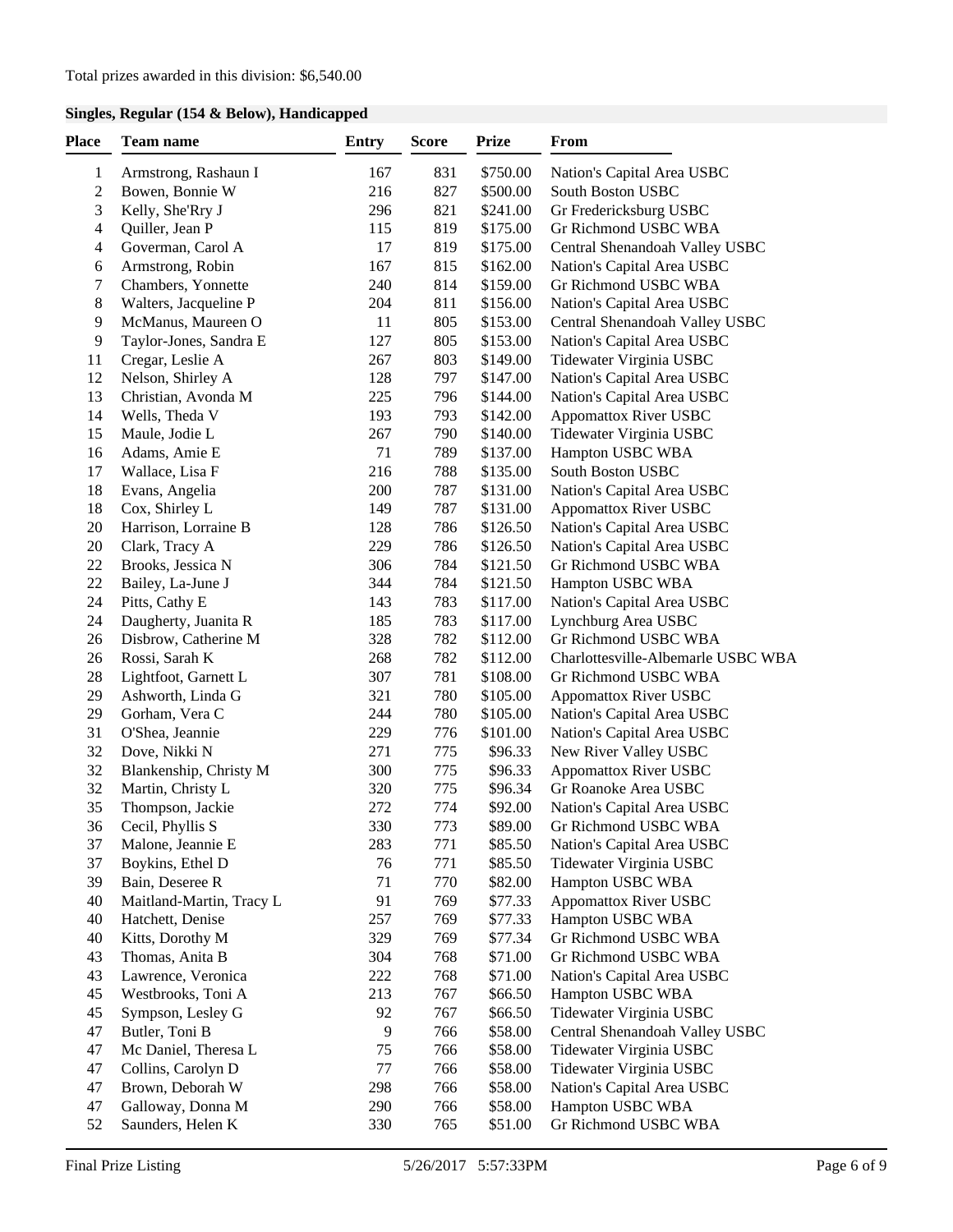| 53 | Kreiser, Joanne S          | 285 | 764 | \$46.00 | Nation's Capital Area USBC     |
|----|----------------------------|-----|-----|---------|--------------------------------|
| 53 | Lau, Deborah A             | 62  | 764 | \$46.00 | Nation's Capital Area USBC     |
| 53 | Richmond, Kate M           | 218 | 764 | \$46.00 | Gr Richmond USBC WBA           |
| 56 | Moxley, Sherri T           | 133 | 763 | \$40.00 | Nation's Capital Area USBC     |
| 56 | McLarn, Violet M           | 341 | 763 | \$40.00 | Gr Richmond USBC WBA           |
| 58 | Hill, Mary J               | 294 | 762 | \$34.00 | Hampton USBC WBA               |
| 58 | Haley, Jearlean            | 146 | 762 | \$34.00 | South Boston USBC              |
| 58 | Testa, Linda L             | 293 | 762 | \$34.00 | Hampton USBC WBA               |
| 61 | Hall, Mary V               | 148 | 760 | \$28.00 | Tidewater Virginia USBC        |
| 61 | Tabb, Evangelyn M          | 52  | 760 | \$28.00 | Nation's Capital Area USBC     |
| 63 | Moore, Debra               | 18  | 759 | \$23.00 | Central Shenandoah Valley USBC |
| 63 | Thomas, Loraine (Jo) J     | 190 | 759 | \$23.00 | Gr Richmond USBC WBA           |
| 65 | Garrett-Acors, Mersheila C | 124 | 758 | \$18.50 | Nation's Capital Area USBC     |
| 65 | Short, Noretta A           | 169 | 758 | \$18.50 | Nation's Capital Area USBC     |
| 67 | Rugar, Heather L           | 300 | 757 | \$12.33 | <b>Appomattox River USBC</b>   |
| 67 | Poole, Carolyn S           | 273 | 757 | \$12.33 | Gr Richmond USBC WBA           |
| 67 | Weaver, Christina R        | 14  | 757 | \$12.34 | Central Shenandoah Valley USBC |

Total prizes awarded in this division: \$7,320.00

### **Singles, Scratch, Scratch**

| Place | <b>Team name</b>      | <b>Entry</b> | <b>Score</b> | <b>Prize</b> | From                       |
|-------|-----------------------|--------------|--------------|--------------|----------------------------|
| 1     | Hal, Adrienne B       | 302          | 707          | \$250.00     | Gr Richmond USBC WBA       |
| 2     | Schaden, Samantha A   | 161          | 703          | \$150.00     | Nation's Capital Area USBC |
| 3     | McConnell, Nichele M  | 174          | 702          | \$74.00      | Nation's Capital Area USBC |
| 3     | Sharp, Mabel G        | 242          | 702          | \$74.00      | Nation's Capital Area USBC |
| 5     | Discioscia, Sara R    | 310          | 694          | \$51.00      | Gr Richmond USBC WBA       |
| 6     | Wise, Amanda N        | 173          | 685          | \$46.00      | Nation's Capital Area USBC |
| 7     | Bell, Tiffany A       | 174          | 679          | \$42.00      | Nation's Capital Area USBC |
| 8     | Edmonds, Tracie M     | 310          | 676          | \$39.00      | Gr Richmond USBC WBA       |
| 9     | Jefferson, Alfreda Y  | 173          | 674          | \$37.00      | Nation's Capital Area USBC |
| 10    | Jefferson, Quintina R | 161          | 672          | \$35.00      | Nation's Capital Area USBC |
| 11    | Lightfoot, Shayla     | 309          | 669          | \$32.00      | Gr Richmond USBC WBA       |
| 12    | Gentry, Crystal M     | 214          | 658          | \$29.00      | Gr Richmond USBC WBA       |
| 12    | Graupmann, Lauren E   | 260          | 658          | \$29.00      | Tidewater Virginia USBC    |
| 14    | Cobbs, Robin O        | 262          | 653          | \$26.00      | Henry County USBC WBA      |
| 15    | Franklin, Terri A     | 174          | 650          | \$23.00      | Nation's Capital Area USBC |
| 16    | Johnson, Jacinda R    | 279          | 638          | \$21.00      | Nation's Capital Area USBC |
| 17    | Wright, Stephanie C   | 305          | 629          | \$19.00      | Gr Richmond USBC WBA       |
| 18    | Wilson, Rachel N      | 175          | 627          | \$17.00      | Nation's Capital Area USBC |
| 19    | Allen, Mary H         | 322          | 626          | \$14.00      | Gr Richmond USBC WBA       |
| 20    | Spivey, Tammy L       | 188          | 614          | \$12.00      | Gr Richmond USBC WBA       |
| 21    | Silas, Denise I       | 171          | 613          | \$5.00       | Nation's Capital Area USBC |
| 21    | Debord, MaryKay       | 269          | 613          | \$5.00       | Gr Richmond USBC WBA       |

Total prizes awarded in this division: \$1,030.00

Total prizes awarded in this event: \$14,890.00

# **All Events, Classic (155 & Up), Handicapped**

| Place | <b>Team name</b>        | Entry | <b>Score</b> | Prize    | From                       |
|-------|-------------------------|-------|--------------|----------|----------------------------|
|       | Bowling, Angela F       | 159   | 2.316        | \$350.00 | Nation's Capital Area USBC |
|       | Newlon, Rhonda M        | 338   | 2.313        | \$180.00 | Nation's Capital Area USBC |
| 3     | Hilliard-Josey, Soney M | 171   | 2.312        | \$177.00 | Nation's Capital Area USBC |
| 4     | Cunningham, Valerie L   | 302   | 2.303        | \$171.00 | Gr Richmond USBC WBA       |
|       | Fronda, FE B            | 288   | 2.301        | \$164.00 | Nation's Capital Area USBC |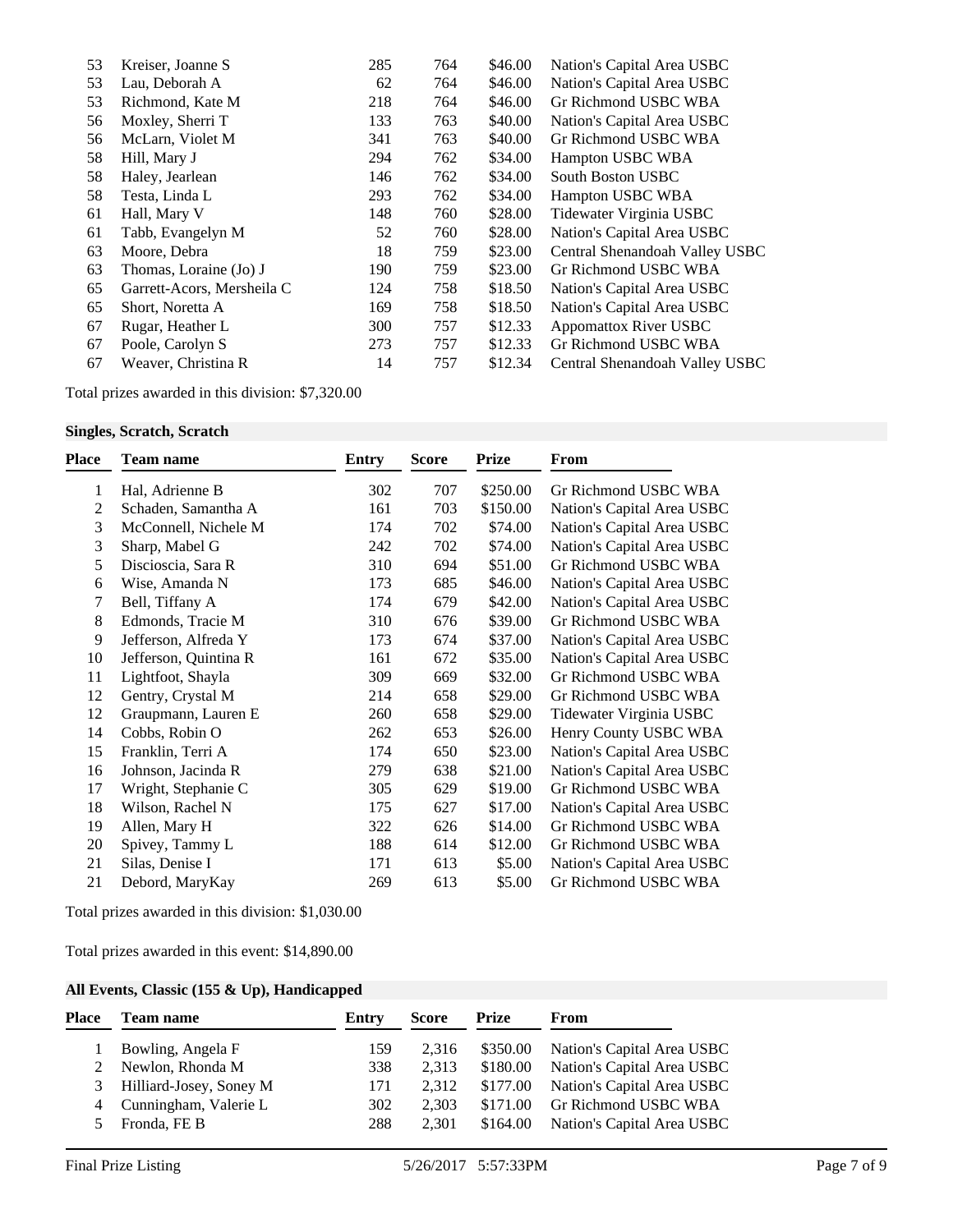| 6  | Coates, Dominique        | 173 | 2,299 | \$158.00 | Nation's Capital Area USBC     |
|----|--------------------------|-----|-------|----------|--------------------------------|
| 7  | Griffin, Haysha D        | 311 | 2,298 | \$152.00 | Gr Richmond USBC WBA           |
| 8  | Brown, Dawn E            | 323 | 2,293 | \$146.00 | Gr Fredericksburg USBC         |
| 9  | Smith, Brittney J        | 141 | 2,288 | \$139.00 | Central Shenandoah Valley USBC |
| 10 | Edwards, Joyce M         | 127 | 2,275 | \$133.00 | Nation's Capital Area USBC     |
| 11 | Wise, Amanda N           | 173 | 2,272 | \$127.00 | Nation's Capital Area USBC     |
| 12 | Davis, Terry M           | 171 | 2,269 | \$121.00 | Nation's Capital Area USBC     |
| 13 | Debord, MaryKay          | 269 | 2,268 | \$115.00 | Gr Richmond USBC WBA           |
| 14 | Simpson, Rachael L       | 306 | 2,265 | \$109.00 | Gr Richmond USBC WBA           |
| 15 | Curtis, Janelle L        | 54  | 2,264 | \$97.00  | Nation's Capital Area USBC     |
| 15 | Kisfoss, Katherine K     | 71  | 2,264 | \$97.00  | Hampton USBC WBA               |
| 15 | Moore, Kristin N         | 270 | 2,264 | \$97.00  | Gr Richmond USBC WBA           |
| 18 | Buck-Thompson, Cynthia M | 298 | 2,254 | \$85.00  | Nation's Capital Area USBC     |
| 19 | Hudson, Lowenda D        | 215 | 2,253 | \$79.00  | Gr Richmond USBC WBA           |
| 20 | Coleman, Tieshia M       | 40  | 2,251 | \$73.00  | Nation's Capital Area USBC     |
| 21 | Cox, Jeanette M          | 73  | 2,250 | \$67.00  | Gr Richmond USBC WBA           |
| 22 | Marlowe, Lisa M          | 323 | 2,248 | \$61.00  | Gr Fredericksburg USBC         |
| 23 | Boettcher, Wendy M       | 250 | 2,245 | \$55.00  | Lynchburg Area USBC            |
| 24 | Whitehead, Karen J       | 160 | 2,240 | \$49.00  | Nation's Capital Area USBC     |
| 25 | Huff, Mikki D            | 265 | 2,239 | \$40.00  | New River Valley USBC          |
| 25 | Moore, Michelle A        | 340 | 2,239 | \$40.00  | Gr Richmond USBC WBA           |
| 27 | Paxton, Victoria L       | 331 | 2,231 | \$31.00  | Alleghany-Bath USBC            |
| 28 | Witherspoon, Miriam B    | 7   | 2,230 | \$25.00  | Nation's Capital Area USBC     |
| 29 | Hughes, Valerie A        | 226 | 2,229 | \$19.00  | Nation's Capital Area USBC     |
| 30 | Burford, Melissa D       | 210 | 2,228 | \$13.00  | Lynchburg Area USBC            |
|    |                          |     |       |          |                                |

Total prizes awarded in this division: \$3,170.00

## **All Events, Regular (154 & Below), Handicapped**

| <b>Place</b> | <b>Team name</b>         | <b>Entry</b> | <b>Score</b> | <b>Prize</b> | From                               |
|--------------|--------------------------|--------------|--------------|--------------|------------------------------------|
| 1            | Armstrong, Rashaun I     | 167          | 2,395        | \$350.00     | Nation's Capital Area USBC         |
| 2            | Bain, Deseree R          | 71           | 2,390        | \$180.00     | Hampton USBC WBA                   |
| 3            | Sootoo, Priscilla V      | 321          | 2,360        | \$180.00     | <b>Appomattox River USBC</b>       |
| 4            | Kelley, Angelina D       | 33           | 2,359        | \$174.00     | Nation's Capital Area USBC         |
| 5            | Cox, Shirley L           | 149          | 2,353        | \$169.00     | <b>Appomattox River USBC</b>       |
| 6            | Sandlin, Jennifer M      | 82           | 2,345        | \$164.00     | Lynchburg Area USBC                |
| 7            | Brooks, Jessica N        | 306          | 2,338        | \$158.00     | Gr Richmond USBC WBA               |
| 8            | Lightfoot, Garnett L     | 304          | 2,332        | \$153.00     | Gr Richmond USBC WBA               |
| 9            | Kelly, She'Rry J         | 296          | 2,327        | \$148.00     | Gr Fredericksburg USBC             |
| 10           | Lau, Deborah A           | 62           | 2,319        | \$142.00     | Nation's Capital Area USBC         |
| 11           | Ashworth, Linda G        | 321          | 2,311        | \$136.00     | <b>Appomattox River USBC</b>       |
| 12           | Maitland-Martin, Tracy L | 91           | 2,308        | \$128.50     | <b>Appomattox River USBC</b>       |
| 12           | Cecil, Phyllis S         | 330          | 2,308        | \$128.50     | Gr Richmond USBC WBA               |
| 14           | Walbrun, Wendy A         | 11           | 2,307        | \$120.00     | Central Shenandoah Valley USBC     |
| 15           | Quiller, Jean P          | 115          | 2,306        | \$115.00     | Gr Richmond USBC WBA               |
| 16           | Bowen, Bonnie W          | 216          | 2,301        | \$110.00     | <b>South Boston USBC</b>           |
| 17           | McManus, Maureen O       | 11           | 2,299        | \$104.00     | Central Shenandoah Valley USBC     |
| 18           | Walters, Jacqueline P    | 204          | 2,298        | \$99.00      | Nation's Capital Area USBC         |
| 19           | Poole, Carolyn S         | 274          | 2,294        | \$94.00      | Gr Richmond USBC WBA               |
| 20           | Morgan, Tonya L          | 38           | 2,291        | \$88.00      | Nation's Capital Area USBC         |
| 21           | Evans, Angelia           | 200          | 2,286        | \$83.00      | Nation's Capital Area USBC         |
| 22           | Weaver, Christina R      | 14           | 2,284        | \$78.00      | Central Shenandoah Valley USBC     |
| 23           | Naguski, Mary F          | 329          | 2,282        | \$72.00      | <b>Gr Richmond USBC WBA</b>        |
| 24           | Huszar, Kimberly S       | 43           | 2,281        | \$67.00      | Gr Fredericksburg USBC             |
| 25           | Lawson, Joyce A          | 61           | 2,280        | \$62.00      | Charlottesville-Albemarle USBC WBA |
| 26           | Martin, Christy L        | 320          | 2,275        | \$56.00      | Gr Roanoke Area USBC               |
| 27           | Butler, Toni B           | 9            | 2,274        | \$51.00      | Central Shenandoah Valley USBC     |
|              |                          |              |              |              |                                    |